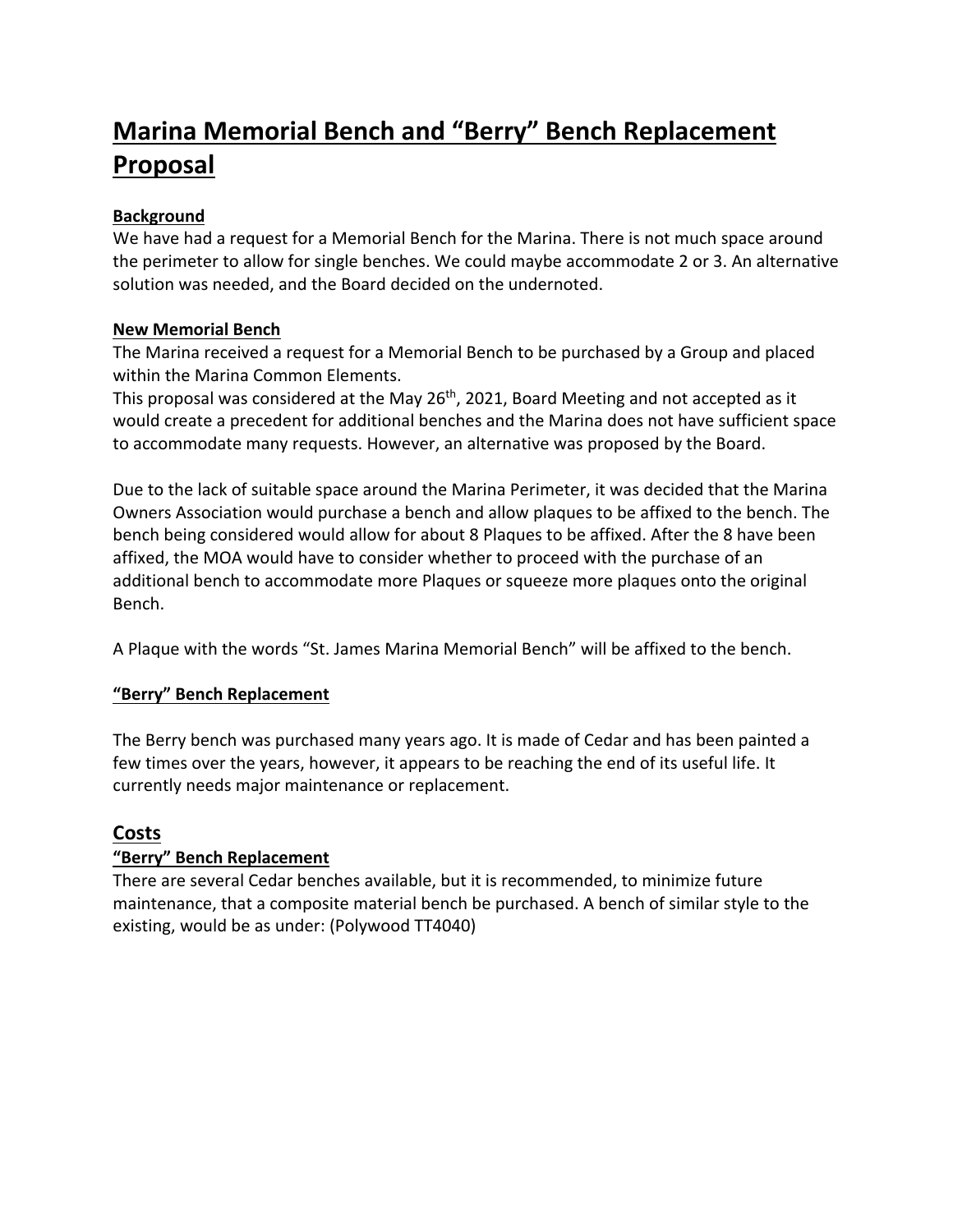

After discussion by the Board, it was decided to replace the "Berry" Bench with a similar bench in composite material. Add a Plaque Board to the bench to accommodate multiple plaques, including the "Berry" plaque. and make this bench the **St. James Marina Memorial Bench**.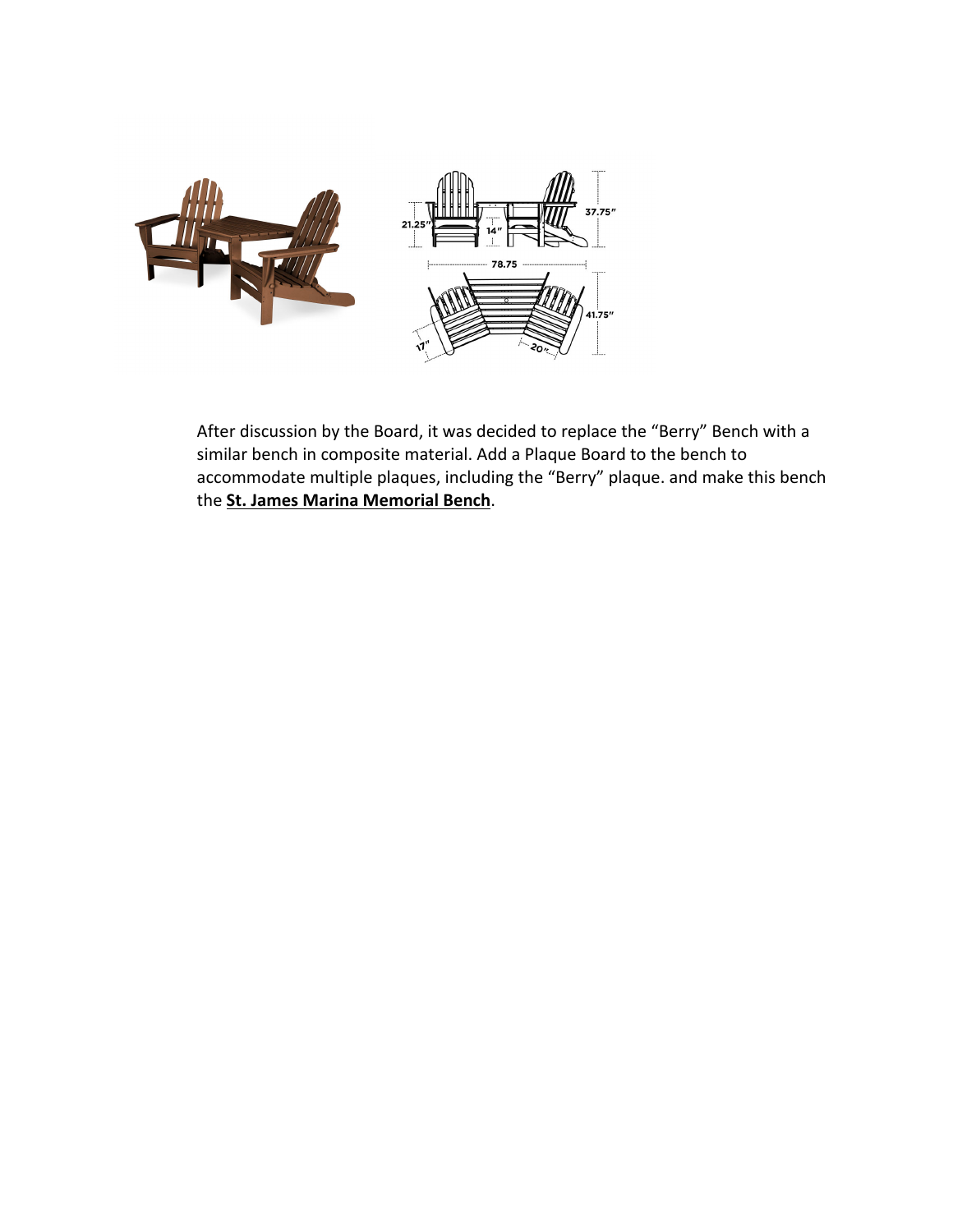# **Marina at St. James Plantation Owners Association Inc.**

# **Memorial Bench Plaque Policy**

#### **Preamble**

Having decided to allow a bench to be placed on the Common Elements of the Marina, the following defines the policy under which the Board will approve the purchase and affixing of a commemorative Plaque to the Bench.

# **What is the Program?**

1) The program allows individuals, families, organizations, and neighborhoods to purchase and donate an approved Plaque which can be affixed to the St. James Marina Memorial Bench. The plaque may be to honor a friend, family or family member, a deceased neighbor, or any number of remembrances or occasions.

#### **Who or what event might qualify?**

2) **The only stipulation is that the person or event commemorated must have or have had a strong connection** to the Marina, such as having been a slip owner, on the Board of Directors, a member of the Saint James Fishing Club, a Coast Guard Auxiliary Member patrolling from St. James, a resident of a dwelling surrounding the Marina etc.

#### **Residence limitations**

3) Requests to honor a deceased who was a resident of St. James but not in the Marina area, who just liked to visit the Marina or drink at Tommy's Bar! will not be considered.

# **Which requests go forward for approval?**

4) In all cases the request will go to the Board for approval

# **What is the size and cost of the Plaque?**

5) The Plaque will be 6" X 3" and supplied by the MOA at a cost of \$325 to the Requestor. **How should a request be submitted?**

- 6) Requests for a Plaque should be addressed to the Marina Board.
	- a. They should be in writing, indicating why the person or event deserves to have a plaque placed on the Bench.
	- b. The proposed wording of the Plaque should accompany the application. It will need to fit a space of 6" X 3". No more than 3 lines.
	- c. The request will be considered at the next Board Meeting

# **Who makes the decision on whether a Plaque will be permitted?**

7) The Board decision will be final.

# **What happens after the Board approves the Plaque?**

- 8) After approval, the Requestor will be notified by the Dockmaster
	- a. The Requestor should send in a check payable to the Marina at St. James Plantation Owners Association Inc. for \$325.00
	- b. The Dockmaster will order the Plaque with the approved wording

# **What happens when the Plaque is ready to install?**

9) The Dockmaster will notify the Requestor that the Plaque is available and ready to attach to the Bench